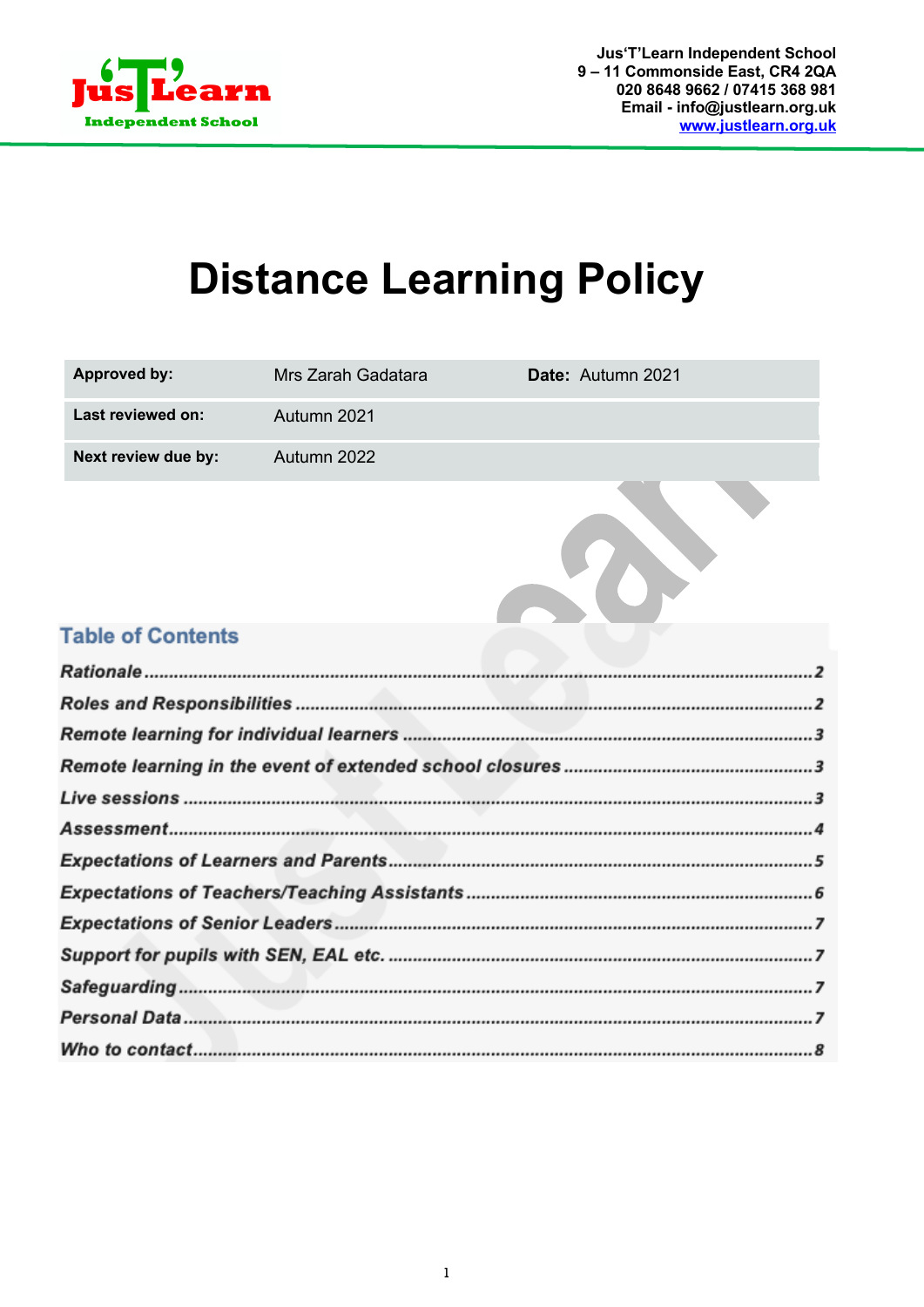

**As staff, we are committed to ensuring our students continue to learn at Just Learn. Whilst learning is important, the communities' well-being is at the forefront. We understand that there may be times of illness, caring for the vulnerable and caring for others within the home, and this must be the priority for the community. However, we will endeavour to support our learners at this time and continue to learn and grow.**

# **Rationale**

In the event of a school closure/partial closure, the school is committed to providing continuity of education to its learners and will do so through a process of remote (online) learning. Extensive remote learning would apply particularly in a situation in which the school is closed for an extended period, but a high proportion of learners and teachers are healthy, and able to work as normal from home. This policy does not normally apply in the event of short-term school closures (e.g. as a result of inclement weather) or a short-term learner absence.

Remote learning may also be appropriate in situations when learners, in agreement with the school, have a period of absence but are able to work at home, at least to some extent. This may apply in cases such as exclusion/suspensions from school, or longer-term illness, assuming learners are able to complete schoolwork at home. Another relevant instance would be if, following an infectious disease outbreak, learners are self-isolating at home but are not suffering with relevant symptoms.

There is no obligation for the school to provide continuity of education to learners who absent themselves from school, with or without parental permission, in contravention to school or government guidance. This may apply, for example, if parents choose to take learners on holiday during term time. Similarly, this would apply if parents made the decision, without prior agreement with the school, to absent their child from school 'as a precaution', against official guidance, in the event of an outbreak of infectious disease. Just Learn will however do our utmost to support all families with work packs/ online learning in this instance.

## **Roles and Responsibilities**

- **Head of school:** Oversees the delivery and implementation of home learning processes, ensuring that subject teachers and support staff are following the correct procedures.
- **Subject teachers:** Ensure that work is set and uploaded to the relevant platforms at least a day before the lessons take place. This should be completed as part of good lesson planning practices.
- **SENCo:** Supports in ensuring that learners are being provided with differentiated tasks alongside teaching staff to maintain accessibility and meaningful learning.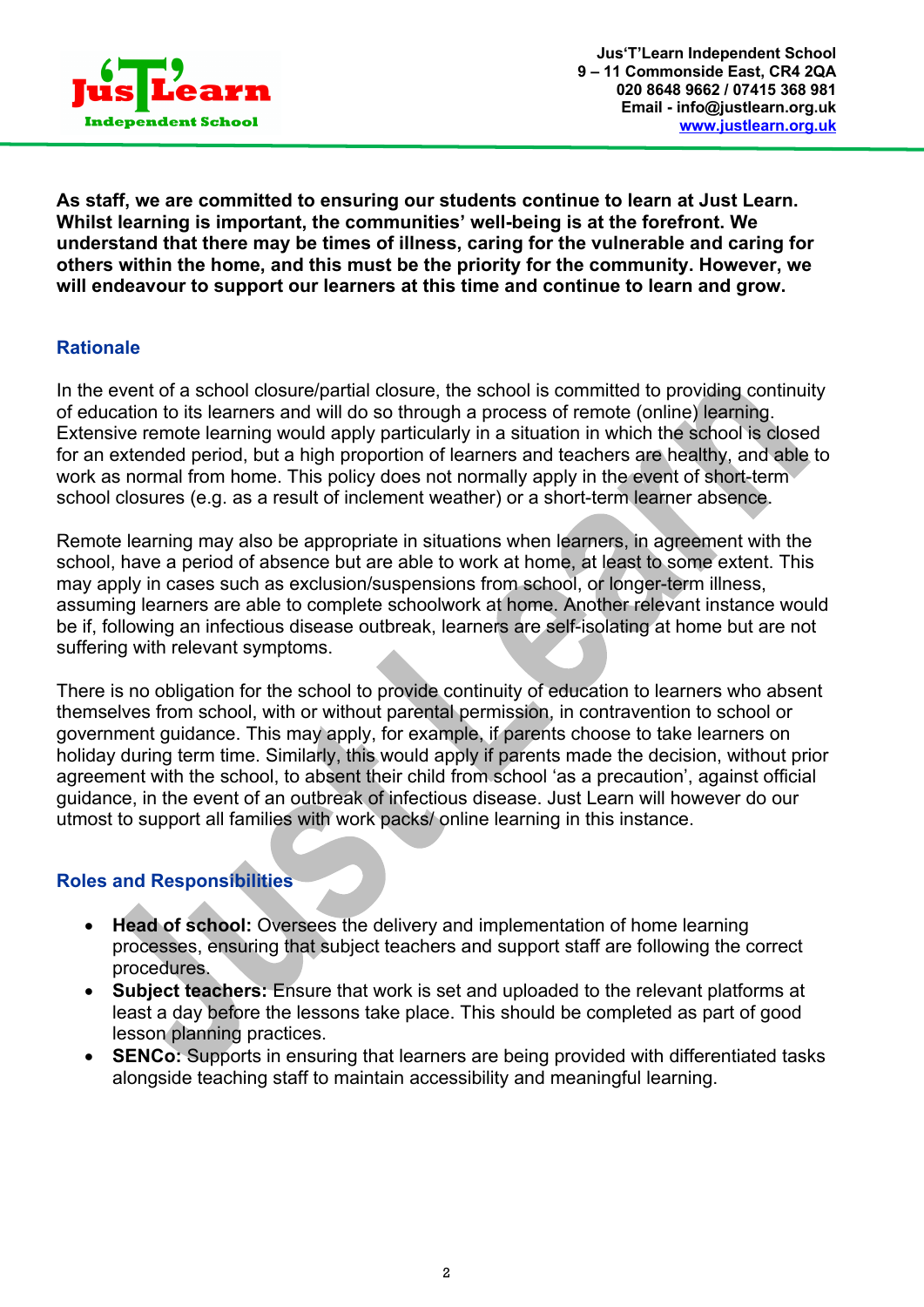

# **Remote learning for individual learners**

Assuming an absence has been agreed with the school, and the learner in question is healthy enough to work from home, the school will provide work for learners who are unable to attend in person. If this occurs for an individual learner, the collation of work and communication with the parent/carer will be coordinated by staff from the school. Though every case will have its own specifics, a rough guideline for the frequency of communication between school and parent/carer would be once per week. Every case will have its own specifics therefore staff may be in contact daily if the learner does not sign in for their designated online lessons or if work packs have been agreed upon. Regular welfare calls will be made by staff to ensure the safety of its learners. If a significant number of learners are absent from school, but the school remains open, the Head will decide whether the method of remote learning operated will take the form outlined here, or as outlined below.

# **Remote learning in the event of extended school closures**

In the event of an extended school closure/partial closure, the school will provide continuity of education in the following ways: a) Regular direct instruction from teaching teachers, with the ability of learners to ask questions online via Zoom.

b) The setting of work that learners complete, written responses (if relevant) completed electronically and or in books that will be picked up Friday of each week, a new book given, books to be marked by staff the following week and returned the following Friday.

c) The assessment of specific assignments that are submitted to teachers electronically and on which feedback is provided the school recognises that many families may not have home printers and will therefore will not require the printing of material. The primary platforms the school will use to deliver continuity of education are: Zoom and Kaizena: accessed via the relevant app or desktop application

#### **Live sessions**

Academic subject areas may also arrange for teaching teachers to deliver content in a 'live' manner (either by text or audio and/or visual means). This will be carried out with the blended learning approach of live lessons as well as individualised learning via Zoom/Kaizena. Zoom is the platform that we will use to allow for resources to be shared, teachers to provide feedback, and learners to ask questions in 'real-time'.

Learners will be provided with details of their lessons/sessions and will be expected to participate in them if they are asked and able to. Live sessions can be particularly helpful as they can help communication, with learners able to respond to teachers' questions (and ask them) via the conversation functionality in teams and meet. This is also a time in which staff members use to check the welfare of our learners and ensure their safety.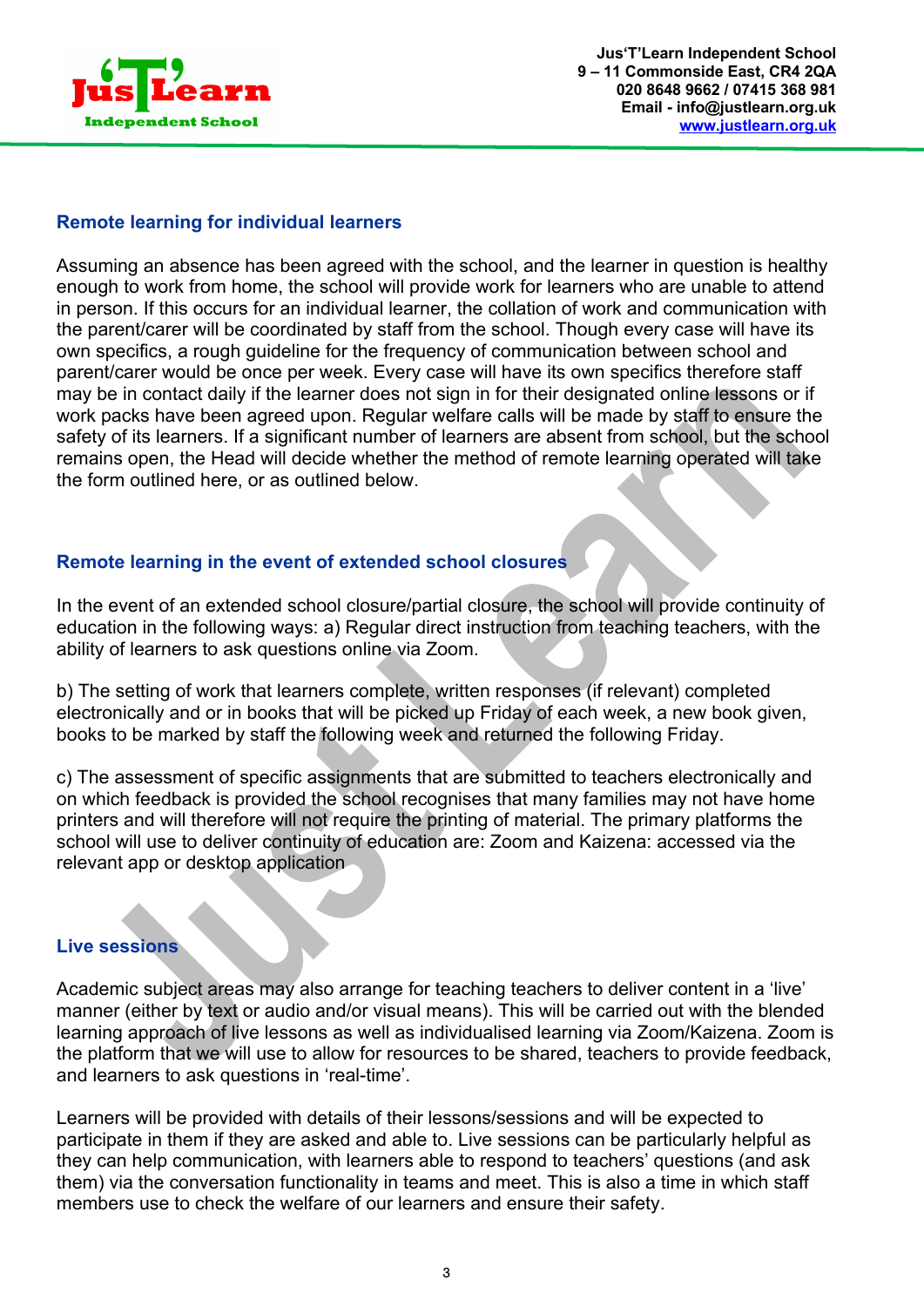

#### **Assessment**

Providing timely and helpful feedback is a cornerstone of good teaching and learning, and whilst this may be more challenging with remote learning, teachers will endeavour to provide regular feedback to learners on pieces of work that they are required to submit.

Under normal circumstances, not all pieces of work are formally assessed by teachers, and this would continue to be the case should the school employ remote learning. Given the nature of the tasks, the type of feedback teachers can provide may not have the same format as marking an exercise book. Teachers are encouraged to ensure, when they set assessed work, that it is designed in such a way that meaningful feedback may be provided.

Possible methods may include:

- Providing whole class feedback rather than feedback on individual pieces of work this is an effective way of providing feedback, supported by findings from educational research.
- Using the chat/comments function on Zoom or the assignment section feedback on Kaizena.
- Sending direct feedback to learners via books with specific feedback / targets.
- Feedback via another website / piece of software.

# **Expectations of Learners and Parents**

Assuming that a learner is healthy and well enough to work, learners will be expected to participate as fully as possible in the remote learning process, attending relevant live sessions, completing independent work, and submitting assessed tasks promptly and to the best of their ability. Learners will also be expected to read and respond to communication from the school (e.g., an email or call from a tutor) on a regular basis. Learners should ensure that, in addition to completing the tasks promptly, they should complete any administrative tasks that allow the school to monitor their progress.

If learners or parents have any questions about the nature of specific tasks set, these should be directed towards the relevant subject area. If there are questions about a learner's overall workload (e.g., a learner feels they are overwhelmed or falling behind), these should be directed to the learner's head of year. Teachers must work on the assumption that learners will not necessarily have the full range of books and equipment that they would usually have in school.

Teachers should ensure they are able to scan or upload photos of important resources in case learners do not have access to them at home. Online textbooks are helpful in this regard and many subjects are now moving over to these. but teachers will make no presumption of the learner's ability to print at home.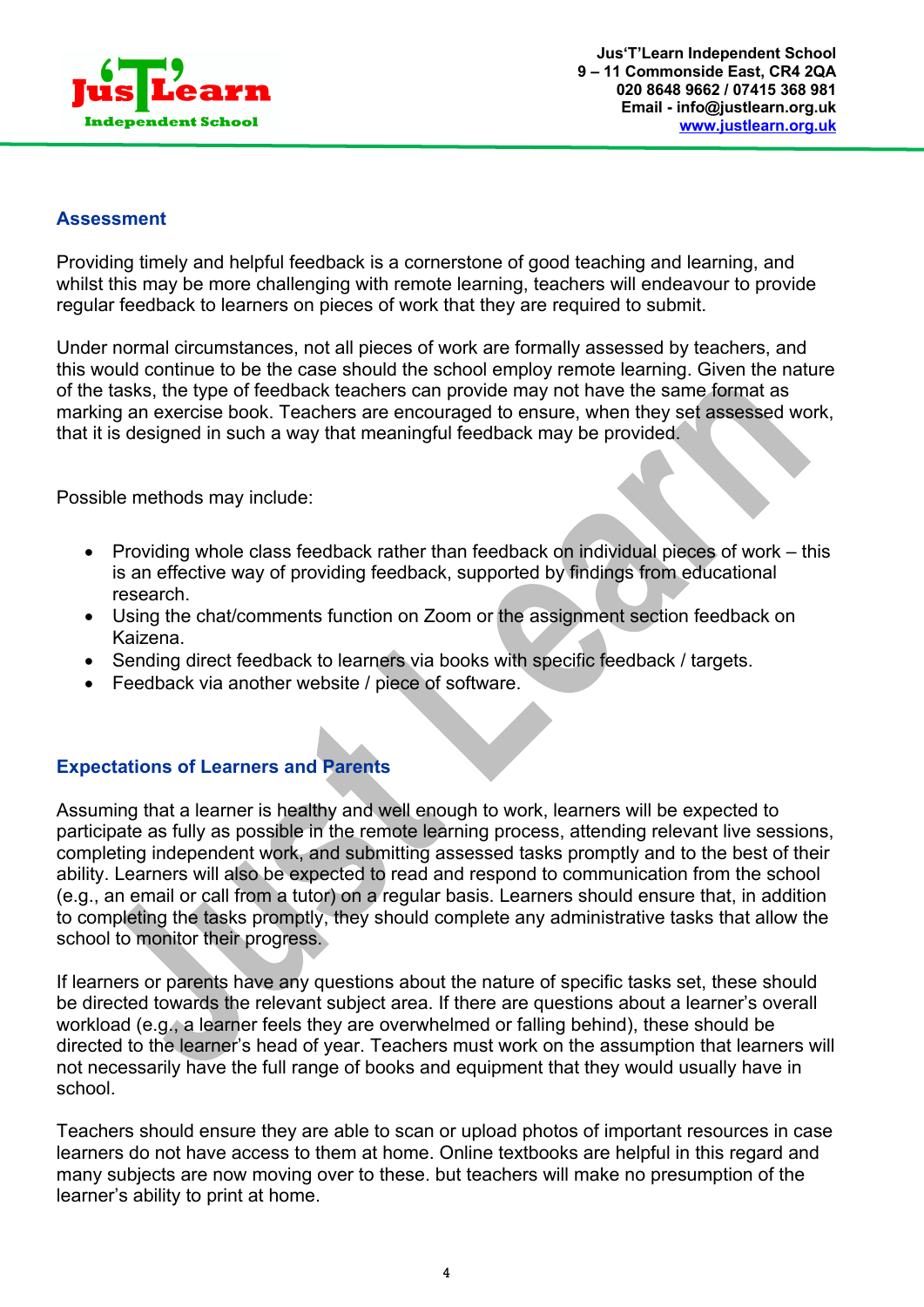

#### **Staff can expect pupils learning remotely to:**

- Be contactable during the school day although consider they may not always be in front of a device the entire time
- Complete work to the deadline set by teachers
- Seek help if they need it, from teachers or teaching assistants
- Alert teachers if they're not able to complete work

#### **Staff can expect parents with children learning remotely to:**

- Make the school aware if their child is sick or otherwise can't complete work
- Seek help from the school if they need it if you know of any resources staff should point parents towards if they're struggling, include those here
- Be respectful when making any complaints or concerns known to staff

# **Expectations of Teachers/Teaching Assistants**

Teachers should ensure they have effective internet and a phone connectivity at home. If this is not available for any reason, teachers can request a school device. The setting and assessment of remote learning tasks will take place in accordance with school and subject area policies. Under normal circumstances, subject areas take different approaches to the setting and assessment of learners' work – for example, the frequency of substantive task set, and the regularity of written assessment provided – and subject area policies will be applied in the event of remote learning.

In order that we are providing a consistent approach, heads of school and subject leaders are responsible for overseeing the nature and frequency of tasks set and assessed within their subject areas. All teachers should pay due care to the nature of tasks set, so that learners have a range of activities to complete at home and are not exclusively working on a screen.

Teachers are responsible for providing constructive feedback to their learners in a timely manner. In the event a teacher is unwell during a period of remote learning, it becomes the responsibility of the line manager to ensure work is set to her/his classes. Teachers should be available to contact parents if needed, by email or phone (when phoning from personal devices, dialling 141 before the number will ensure the teacher's own number is kept anonymous). If contact is deemed excessive the line manager will be able to support and, if necessary, escalate to SLT. If parents ask for additional work beyond that set as part of the requirements above, subject areas should have a bank of general resources available and point pupils and parents in that direction.

Teachers also should ensure their communication with learners does not encourage unhelpful work habits. All communication should take place during usual office hours, with no expectation for colleagues to read or respond to emails after 3:00pm, although responses should be made to electronic messages within one working day in normal practice. For those who are on part-time contracts, communication is expected only on the days on which they would usually work. Communication must always occur via official school channels, and not through personal accounts or other websites.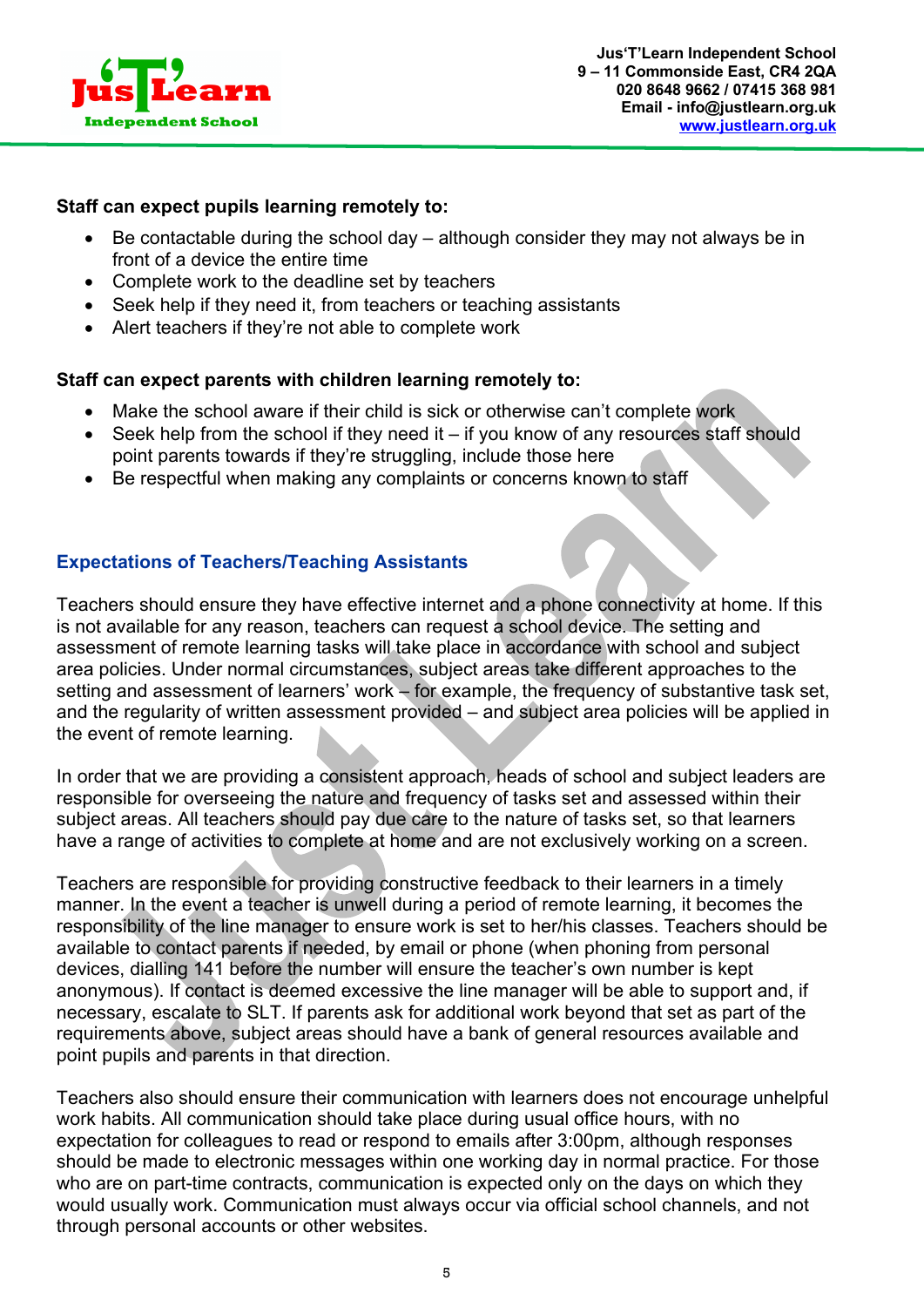

Permitted methods are

- Email using school email addresses only
- Zoom or Kaizena

When assisting with remote learning, teaching assistants are responsible for:

- Which pupils they'll need to support
- How they should provide support
- Attending virtual meetings with teachers, parents and pupils cover details like:
- Ensuring adequate locations (e.g. avoid areas with background noise, nothing inappropriate in the background)
- If teaching assistants will also be working in school, where relevant explain who will cover the responsibilities above during this time.

# **Expectations of Senior Leaders**

Alongside any teaching responsibilities, senior leaders are responsible for:

- Co-ordinating the remote learning approach across the school if you've assigned one member of staff to lead on this, highlight them here
- Monitoring the effectiveness of remote learning explain how they'll do this, such as through regular meetings with teachers and subject leaders, reviewing work set or reaching out for feedback from pupils and parents
- Monitoring the security of remote learning systems, including data protection and safeguarding considerations

# **Support for pupils with SEN, EAL etc.**

Teachers should ensure that work is differentiated as required for all learners when setting online tasks. Profiles are available for SEN pupils and advice can be sought from the SENCo. In addition, the SENCo in will maintain contact with pupils on their lists requiring regular support, by email or phone with parents/learners and feed back to teachers using internal methods if required. Any regular support a child receives e.g. overlays and readers will be sent out via work pack.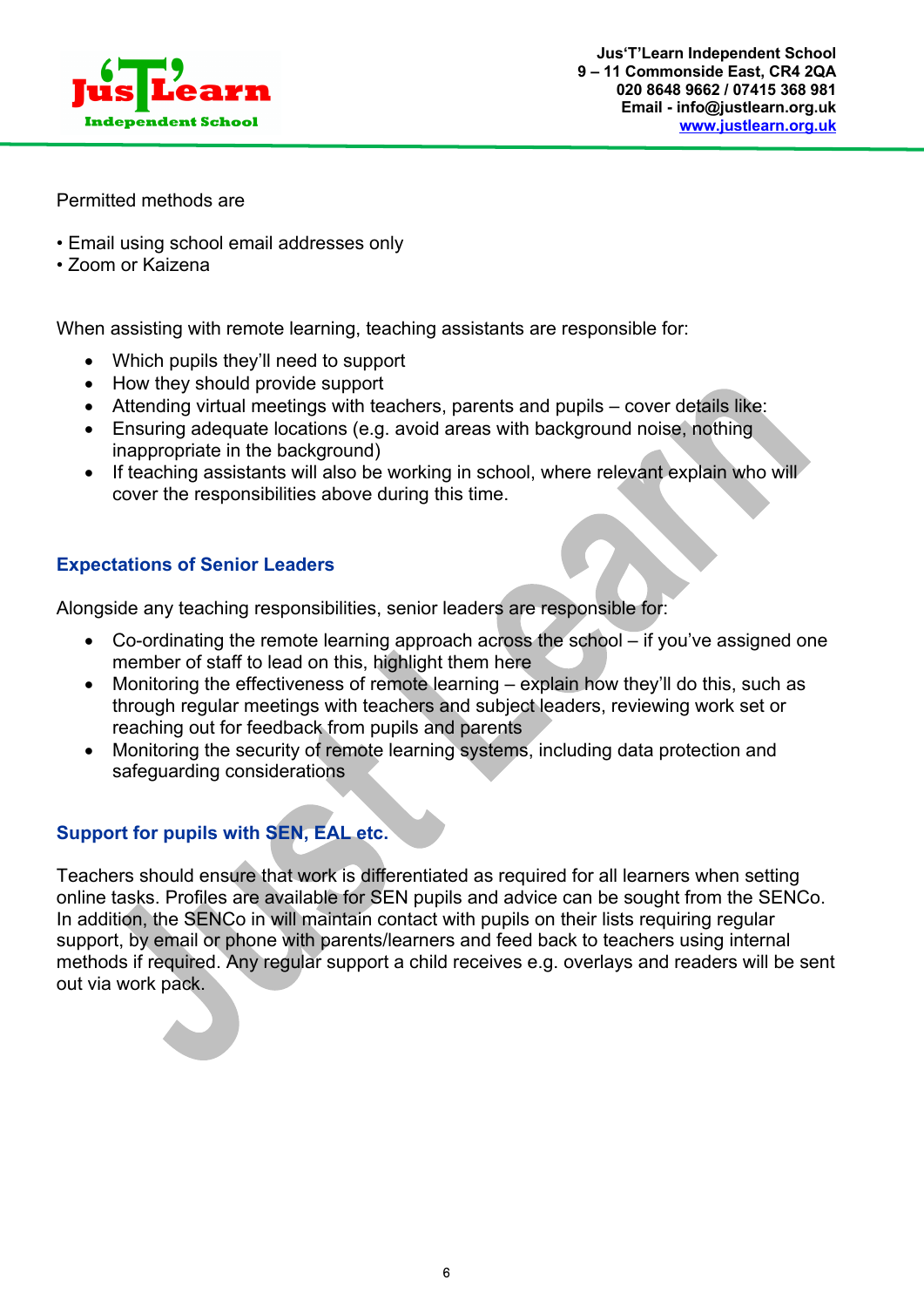

# **Safeguarding**

In the event of a school closure, pupils, parents, carers and teachers are reminded that the school's Child Protection and Safeguarding Policy still applies to all interactions between pupils and teachers. In that policy, there are specifically prohibited behaviours and reporting obligations to which teachers must adhere, whether they are at home, in the community or at school. **Please refer to our safeguarding policy available on our website.**

# **Data Protection**

## **Personal Data**

When accessing personal data for remote learning purposes, all staff members will:

Explain:

- How they can access the data.
- Which devices they should us to access the data.

## **Processing personal data**

Staff member may need to collect and/or share personal data such as email addresses as part of the remote learning system. As long as this processing is necessary for the school's official functions, individuals won't need to give permission for this to happen.

However, staff are reminded to collect and/or share as little personal data as possible online.

## **Keeping devices secure**

All staff members will take appropriate steps to ensure their devices remain secure. This includes, but is not limited to:

- Keeping the device password-protected strong passwords are at least 8 characters, with a combination of upper and lower-case letters, numbers and special characters (e.g. asterisk or currency symbol)
- $\geq$  Ensuring the hard drive is encrypted this means if the device is lost or stolen, no one can access the files stored on the hard drive by attaching it to a new device
- Making sure the device locks if left inactive for a period of time
- Not sharing the device among family or friends
- $\sum$  Installing antivirus and anti-spyware software
- $\blacktriangleright$  Keeping operating systems up to date always install the latest updates